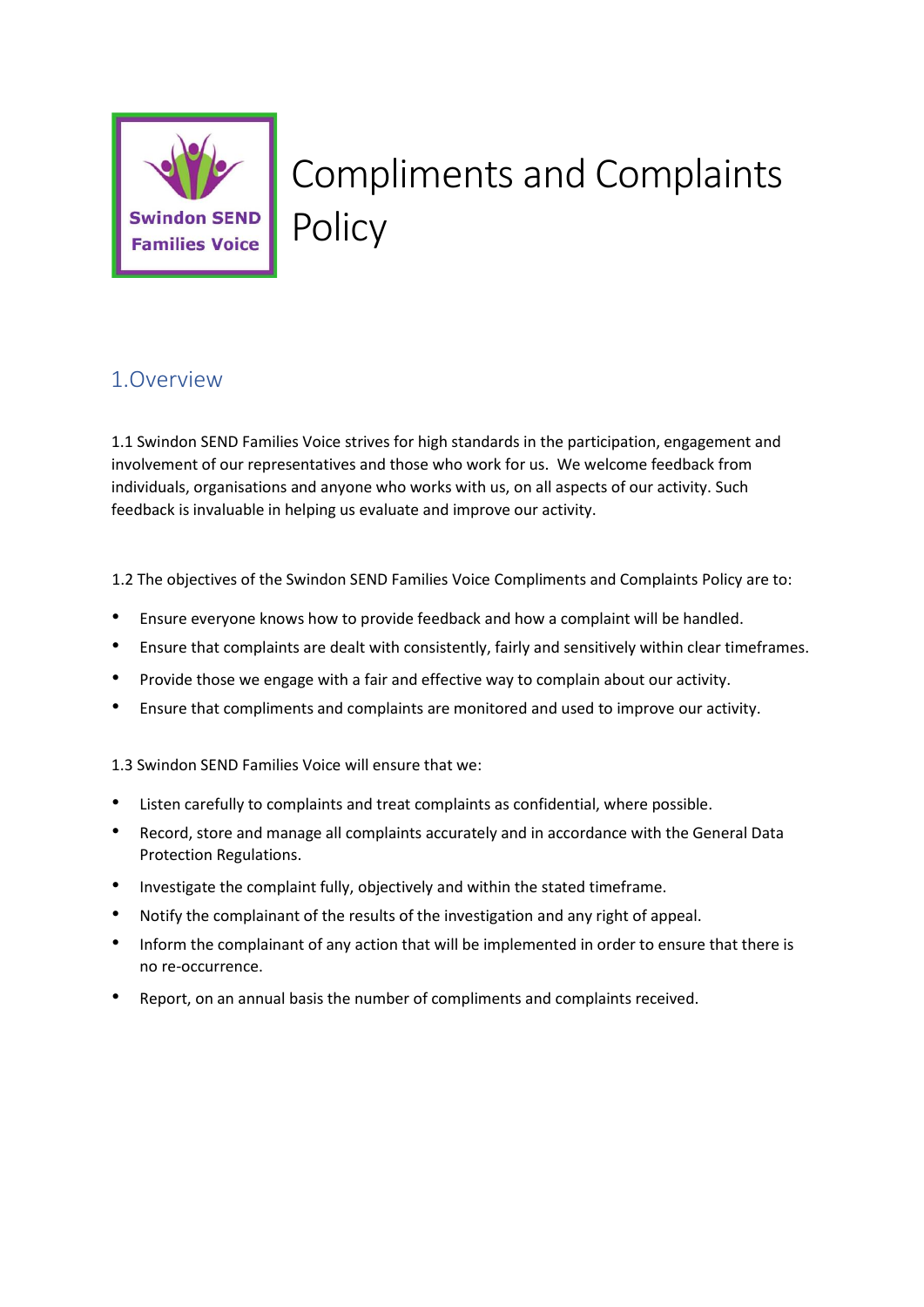# 2. Definition of a Complaint

2.1 A complaint is any expression of dissatisfaction by an individual, organisation or group, whether justified or not. A person may make a complaint if they feel a Swindon SEND Families Voice representative has:

- Failed to meet the Swindon SEND Families Voice Code of Conduct.
- Has made a mistake in the way they have engaged or represented parent carers.
- Failed to act in a proper way.

2.2 This policy and procedure relates to complaints received about the Company Swindon SEND Families Voice and/or its' representatives.

# 3. Compliments and Complaints Procedure

#### **3.1 Compliments**

Any verbal or written compliments will be shared with and recorded either by the Chair, Administrator or Participation and Engagement Co-ordinator and may be used for marketing or reporting purposes.

#### **3.2 Complaints**

There are 2 stages to the complaint's procedure:

Stage One - Complaint

Stage Two – Independent review

#### Stage One

3.3 Swindon SEND Families Voice aims to settle complaints quickly and satisfactorily. The complaint may be resolved informally by way of an apology, by providing an explanation of why a situation or behaviour occurred, or by any other appropriate remedy.

3.4 Individuals wishing to make a complaint should contact the Swindon SEND Families Voice Chair – co-chair.ssfv@outlook.com or the Participation and Engagement Co-ordinator – nali.ssfv@outlook.com or telephone 07486 873405.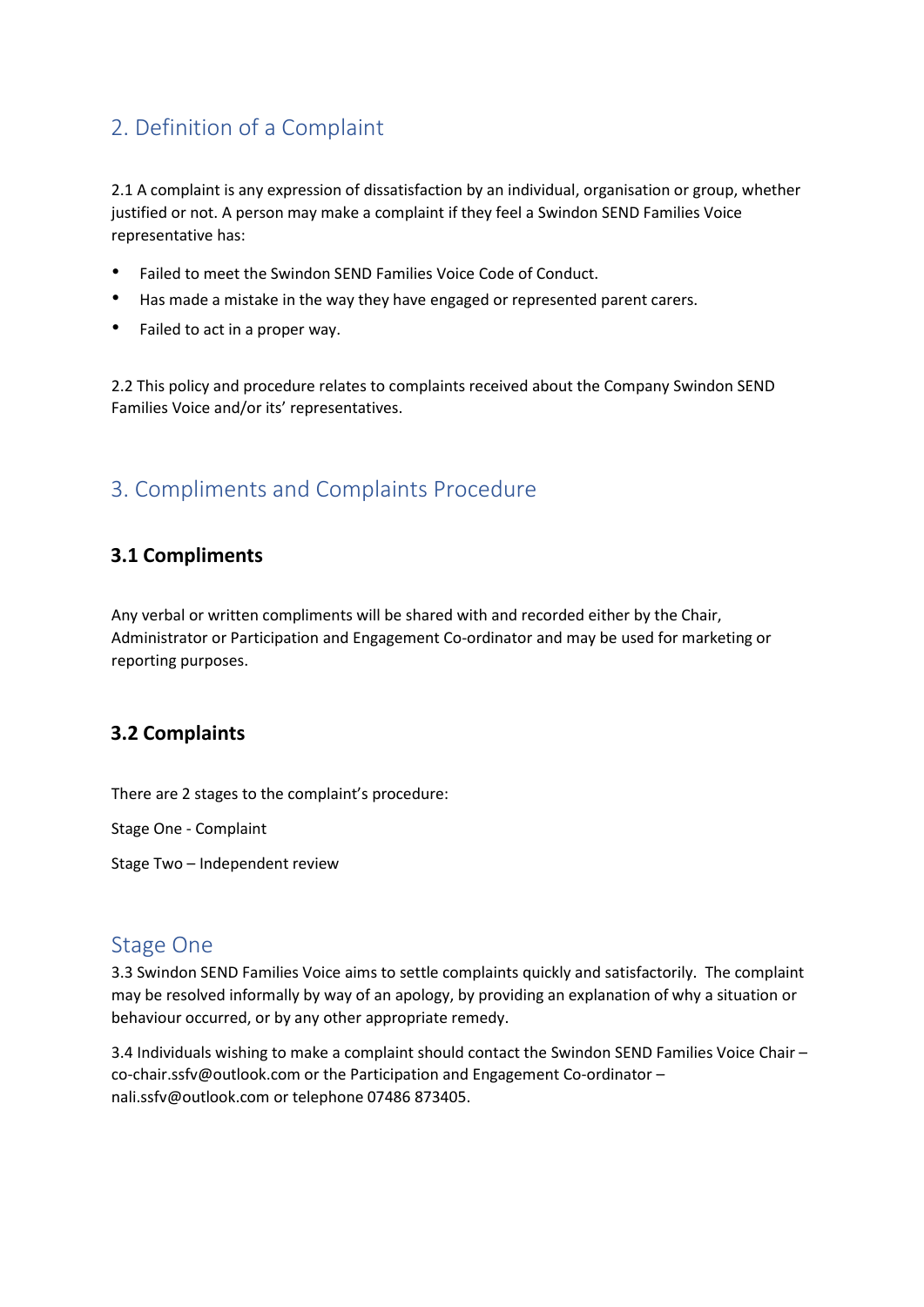3.5 If the user prefers to make a verbal complaint, then the Swindon SEND Families Voice team member receiving the complaint will make a written record. If the user is willing to/or asks to submit a written complaint, then they are asked to submit in writing relevant information about the individuals they are complaining about, the reasons for the complaint, the date(s) on which events or discussions which may have led to the complaint occurred, and what outcome they would like to see as a result of their complaint.

3.6 On receipt, each complaint will be logged by either the Chair, Administrator or Participation and Engagement Co-ordinator. If the complaint is in relation to one of the above, then it must not be that person logging the complaint.

3.7 Complaints will be acknowledged within 7 working days. The complaints will be fully investigated usually by the Chair of Swindon SEND Families Voice and a written response provided to the complainant within 30 working days. If the complaint involves the Chair of Swindon SEND Families Voice, they will not be involved in the investigation, and the Participation and Engagement Co-ordinator will be involved in investigating the complaint.

3.8 Individuals will be advised that if they are not satisfied with the response to their complaint, they may appeal within 14 working days and progress to Stage Two.

3.9 Occasionally, investigations may take longer, particularly if the complaint is complex. Should this be the case a holding letter will be sent within 20 working days and a final date given for a conclusion being reached.

#### Stage Two

3.10 If an individual is dissatisfied with the outcome from Stage One, they can request an Independent Review within 14 working days and progress to Stage Two.

3.11 An appropriately experienced individual who is not a member of the Swindon SEND Families Voice would be asked to review the complaint and any investigation or actions taken.

3.12 The Independent Individual would then make a recommendation about whether:

a) They feel the investigation and outcome already arrived at is appropriate.

b) If not, any changes to any recommendations or outcomes made in stage 1.

### 4. Anonymous Compliments and Complaints

4.1. Compliments and complaints received anonymously will be recorded and considered, but action may be limited if further information is required to ensure a full and fair investigation.

#### 5. Data Protection

5.1 To process a complaint, Swindon SEND Families Voice will hold personal data about the complainant, which the individual provides, and which other people give in response to investigating the complaint. Swindon SEND Families Voice will hold this data securely and only use it to help